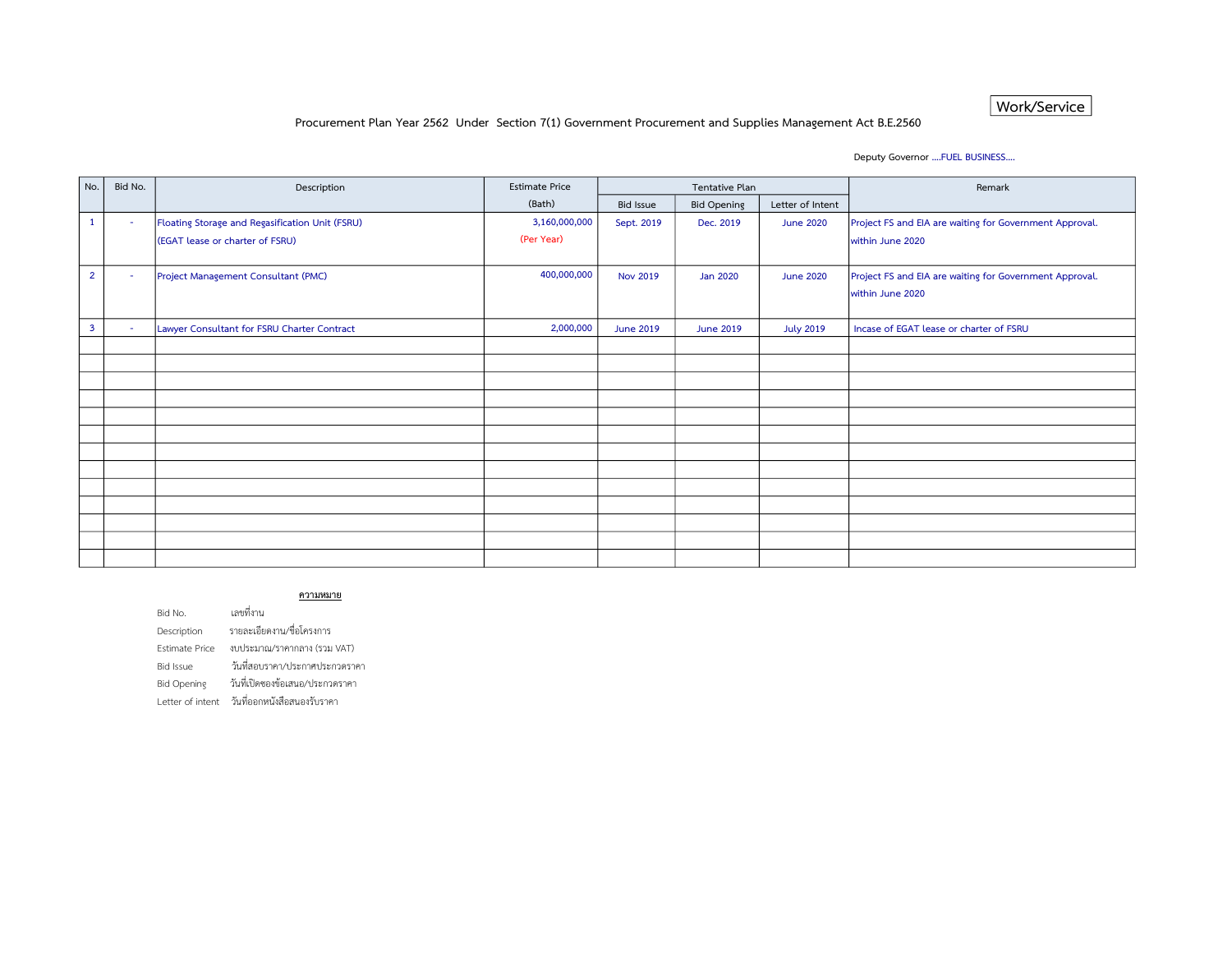

# Procurement Plan Year 2562 Under Section 7(1) of Government Procurement and Supplies Management Act B.E.2560

Deputy รวฟ.

| No. | Bid No. |                                                                                                          | <b>Estimated Price</b> | Tentative Plan                                                                     |                    |                  | Remark |
|-----|---------|----------------------------------------------------------------------------------------------------------|------------------------|------------------------------------------------------------------------------------|--------------------|------------------|--------|
|     |         | Description                                                                                              | (Baht)                 | <b>Bid Issue</b>                                                                   | <b>Bid Opening</b> | Letter of Intent |        |
|     |         | การจัดซื้อพร้อมจ้างติดตั้งซอฟต์แวร์สำหรับ<br>Performance Monitoring and Loss Diagnostic<br>System (PMDS) |                        | $\mid 8,560,000 \mid$ กุมภาพันธ์ 2019 $\mid$ มีนาคม 2019 $\mid$ เมษายน 2019 $\mid$ |                    |                  |        |
|     |         |                                                                                                          |                        |                                                                                    |                    |                  |        |
|     |         |                                                                                                          |                        |                                                                                    |                    |                  |        |
|     |         |                                                                                                          |                        |                                                                                    |                    |                  |        |
|     |         |                                                                                                          |                        |                                                                                    |                    |                  |        |
|     |         |                                                                                                          |                        |                                                                                    |                    |                  |        |
|     |         |                                                                                                          |                        |                                                                                    |                    |                  |        |
|     |         |                                                                                                          |                        |                                                                                    |                    |                  |        |

### ความหมาย

| Bid No.                | เลขที่งาน                         |
|------------------------|-----------------------------------|
| Description            | รายละเอียดงาน / ชื่อโครงการ       |
| <b>Estimated Price</b> | งบประมาณ / ราคากลาง (รวม VAT)     |
| <b>Bid Issue</b>       | วันที่สอบราคา / ประกาศประกวดราคา  |
| <b>Bid Opening</b>     | วันที่เปิดซองข้อเสนอ / ประกวดราคา |
| Letter of Inent        | วันที่ออกหนังสือสนองรับราคา       |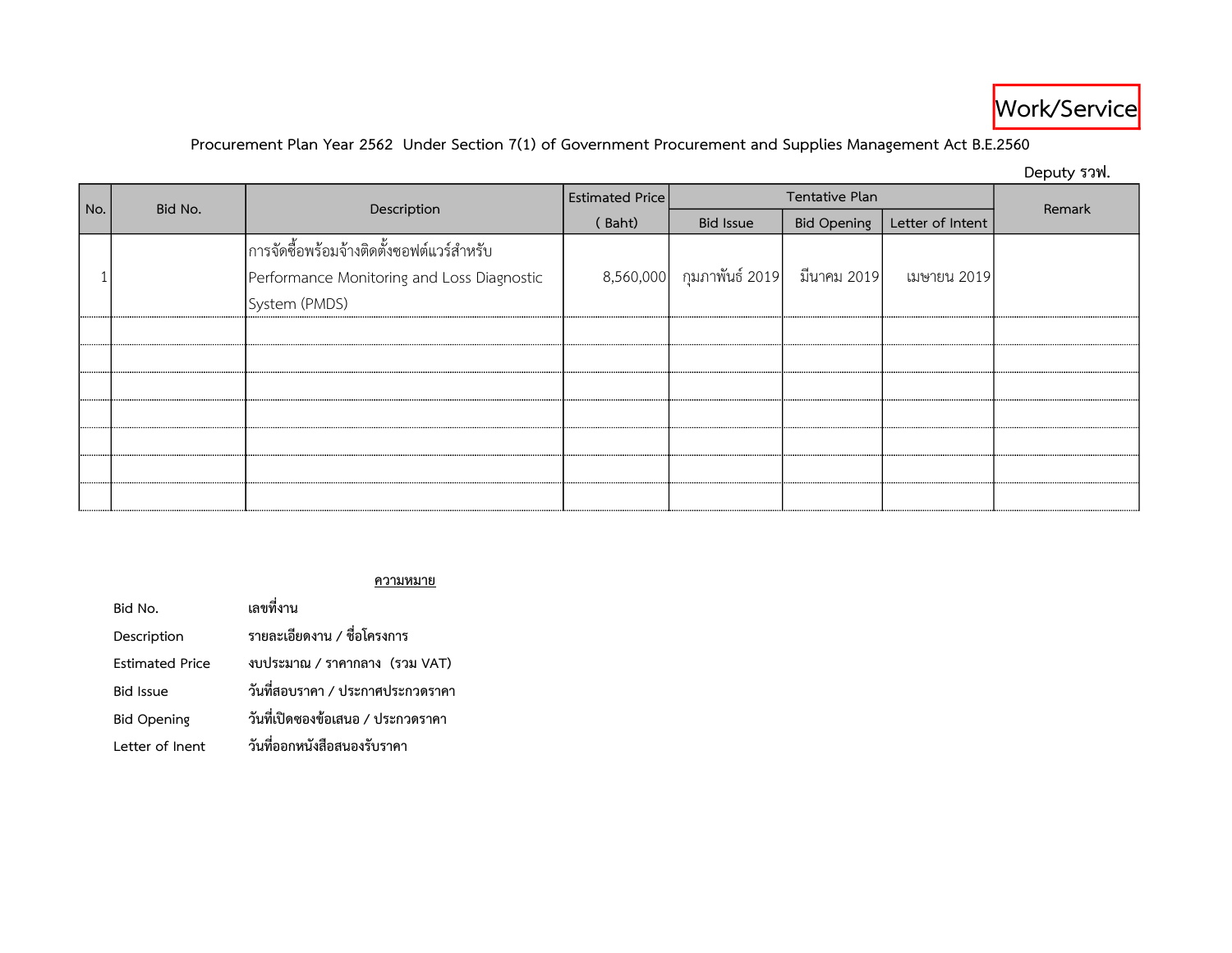

### Procurement Plan Year 2562 Under Section 7(1) of Government Procurement and Supplies Management Act B.E.2560

Deputy of Power Business

|     |         |                                                 | <b>Estimated Price</b><br>Tentative Plan |                  |                    | Remark           |  |
|-----|---------|-------------------------------------------------|------------------------------------------|------------------|--------------------|------------------|--|
| No. | Bid No. | Description                                     | (Baht)                                   | <b>Bid Issue</b> | <b>Bid Opening</b> | Letter of Intent |  |
|     | $\sim$  | PERSONNEL PROVIDINGS SERVICES FOR OPERATION AND | 18,000,000.00                            | JULY             |                    |                  |  |
|     |         | MAINTENANCE OF DAM AND POWERHOUSE OF NAM LIK 1  |                                          |                  |                    |                  |  |
|     |         | HYDROELECTRIC POWER PROJECT LAO PDR             |                                          |                  |                    |                  |  |
|     |         |                                                 |                                          |                  |                    |                  |  |
|     |         |                                                 |                                          |                  |                    |                  |  |
|     |         |                                                 |                                          |                  |                    |                  |  |
|     |         |                                                 |                                          |                  |                    |                  |  |
|     |         |                                                 |                                          |                  |                    |                  |  |
|     |         |                                                 |                                          |                  |                    |                  |  |
|     |         |                                                 |                                          |                  |                    |                  |  |
|     |         |                                                 |                                          |                  |                    |                  |  |
|     |         |                                                 |                                          |                  |                    |                  |  |
|     |         |                                                 |                                          |                  |                    |                  |  |
|     |         |                                                 |                                          |                  |                    |                  |  |
|     |         |                                                 |                                          |                  |                    |                  |  |
|     |         |                                                 |                                          |                  |                    |                  |  |
|     |         |                                                 |                                          |                  |                    |                  |  |
|     |         |                                                 |                                          |                  |                    |                  |  |
|     |         |                                                 |                                          |                  |                    |                  |  |
|     |         |                                                 |                                          |                  |                    |                  |  |
|     |         |                                                 |                                          |                  |                    |                  |  |
|     |         |                                                 |                                          |                  |                    |                  |  |
|     |         |                                                 |                                          |                  |                    |                  |  |
|     |         |                                                 |                                          |                  |                    |                  |  |

ความหมาย

| Bid No.                | เลขที่งาน                         |  |  |  |  |
|------------------------|-----------------------------------|--|--|--|--|
| Description            | รายละเอียดงาน / ชื่อโครงการ       |  |  |  |  |
| <b>Estimated Price</b> | งบประมาณ / ราคากลาง (รวม VAT)     |  |  |  |  |
| <b>Bid Issue</b>       | วันที่สอบราคา / ประกาศประกวดราคา  |  |  |  |  |
| <b>Bid Opening</b>     | วันที่เปิดซองข้อเสนอ / ประกวดราคา |  |  |  |  |
| Letter of Inent        | วันที่ออกหนังสือสนองรับราคา       |  |  |  |  |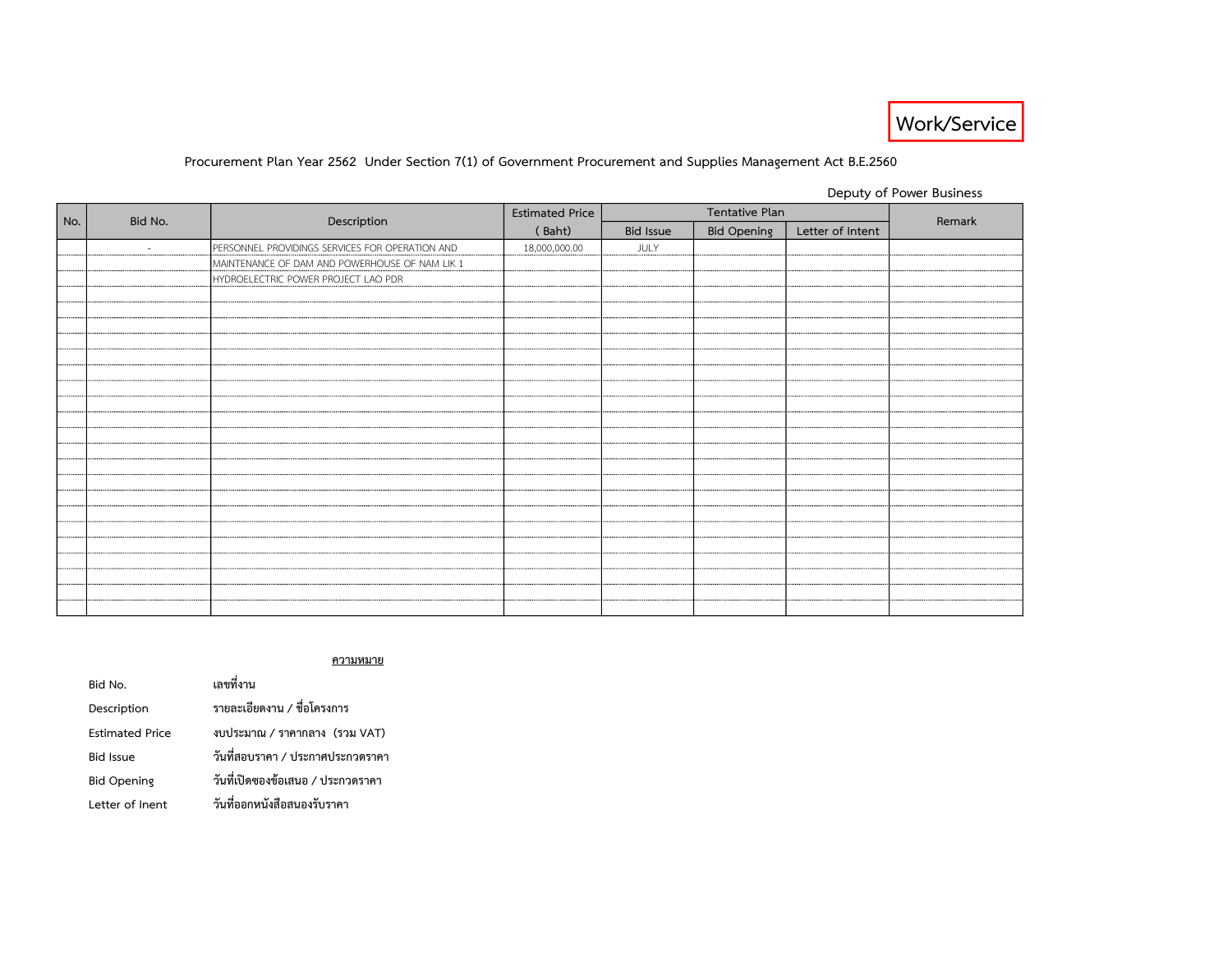## **Procurement Plan Year 2562 Under Section 7(1) of Government Procurement and Supplies Management Act B.E.2560**

|              |         |                                                                              |                        |                  |                    |                  | Deputy |
|--------------|---------|------------------------------------------------------------------------------|------------------------|------------------|--------------------|------------------|--------|
|              |         |                                                                              | <b>Estimated Price</b> | Tentative Plan   |                    |                  |        |
| No.          | Bid No. | Description                                                                  | (Baht)                 | <b>Bid Issue</b> | <b>Bid Opening</b> | Letter of Intent | Remark |
| $\mathbf{1}$ |         | จ้างเหมางานเดินเครื่องโรงไฟฟ้าพลังความร้อนลิกไนต์หงสา<br>สปป.ลาว จำนวน 28 คน | 28,500,000.00          | พ.ย.-19          | $5.9 - 19$         | ธ.ค.-19          |        |
|              |         |                                                                              |                        |                  |                    |                  |        |
|              |         |                                                                              |                        |                  |                    |                  |        |
|              |         |                                                                              |                        |                  |                    |                  |        |
|              |         |                                                                              |                        |                  |                    |                  |        |
|              |         |                                                                              |                        |                  |                    |                  |        |
|              |         |                                                                              |                        |                  |                    |                  |        |
|              |         |                                                                              |                        |                  |                    |                  |        |
|              |         |                                                                              |                        |                  |                    |                  |        |
|              |         |                                                                              |                        |                  |                    |                  |        |
|              |         |                                                                              |                        |                  |                    |                  |        |
|              |         |                                                                              |                        |                  |                    |                  |        |
|              |         |                                                                              |                        |                  |                    |                  |        |
|              |         |                                                                              |                        |                  |                    |                  |        |
|              |         |                                                                              |                        |                  |                    |                  |        |
|              |         |                                                                              |                        |                  |                    |                  |        |

### **ความหมาย**

| Bid No.                | เลขที่งาน                         |  |  |  |  |  |
|------------------------|-----------------------------------|--|--|--|--|--|
| Description            | รายละเอียดงาน / ชื่อโครงการ       |  |  |  |  |  |
| <b>Estimated Price</b> | งบประมาณ / ราคากลาง (รวม VAT)     |  |  |  |  |  |
| <b>Bid Issue</b>       | วันที่สอบราคา / ประกาศประกวดราคา  |  |  |  |  |  |
| <b>Bid Opening</b>     | วันที่เปิดซองข้อเสนอ / ประกวดราคา |  |  |  |  |  |
| Letter of Inent        | วันที่ออกหนังสือสนองรับราคา       |  |  |  |  |  |

 $\overline{a}$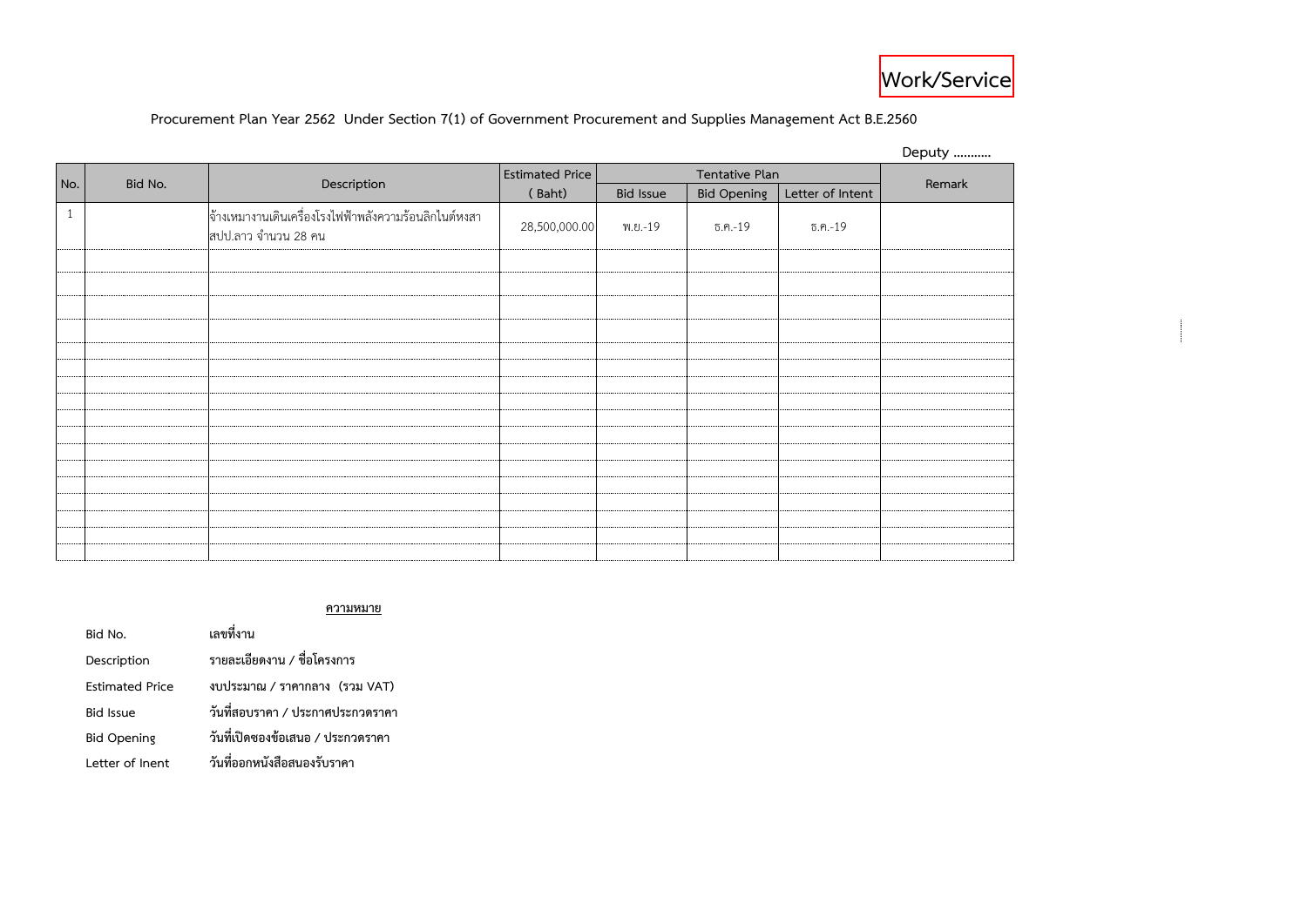|  | Work/Service    |
|--|-----------------|
|  | $\Box$ New plan |
|  | Revised plan    |
|  | Cancelled plan  |

# **Procurement Plan Year 2562 with the Cost Estimate exceeding 5,000,000 Baht**

**Under Section 7(1) of Government Procurement and Supplies Management Act B.E.2560**

**Deputy PB.**

|     |         | Description                     | Cost Estimate |                  |                    |                  |                           |
|-----|---------|---------------------------------|---------------|------------------|--------------------|------------------|---------------------------|
| No. | Bid No. |                                 | (Baht)        | <b>Bid Issue</b> | <b>Bid Opening</b> | Letter of Intent | Remark                    |
|     |         | Gas Turbine Parts Repair V94.3A | 116,000,000   | $Dec-19$         | Jan-20             | Mar-20           | ่จากแผนจัดซื้อเดิมหน้า 7  |
|     |         | 1. Row 1 Blade 4 SET            |               |                  |                    |                  | แก้ไขรายการที่ 4 ของ อรอ. |
|     |         | 2. Row 1 Vane 1 SET             |               |                  |                    |                  | ่ ปรับเปลี่ยนรายการและ    |
|     |         | 3. Row 2 Vane 2 SET             |               |                  |                    |                  | วงเงินจากเดิม             |
|     |         |                                 |               |                  |                    |                  | 180,788,423 บาท           |
|     |         |                                 |               |                  |                    |                  | เป็น 116,000,000 บาท      |
|     |         |                                 |               |                  |                    |                  |                           |
|     |         |                                 |               |                  |                    |                  |                           |

**Remark : Please fill in all columns in English.**

### **Meaning**

- **Bid No. Bid / Enquiry No. EGAT… Description Description of Work or Service / Project's name Cost Estimate Cost Estimate / Medium Cost (Including VAT) Bid Issue Bid Annoucement Issuance Date / Enquiry Issuance Date Bid Opening Bid Opening Date / Proposal Submission Date**
- **Letter of Intent Date of Issuance of Letter of Intent / P.O.**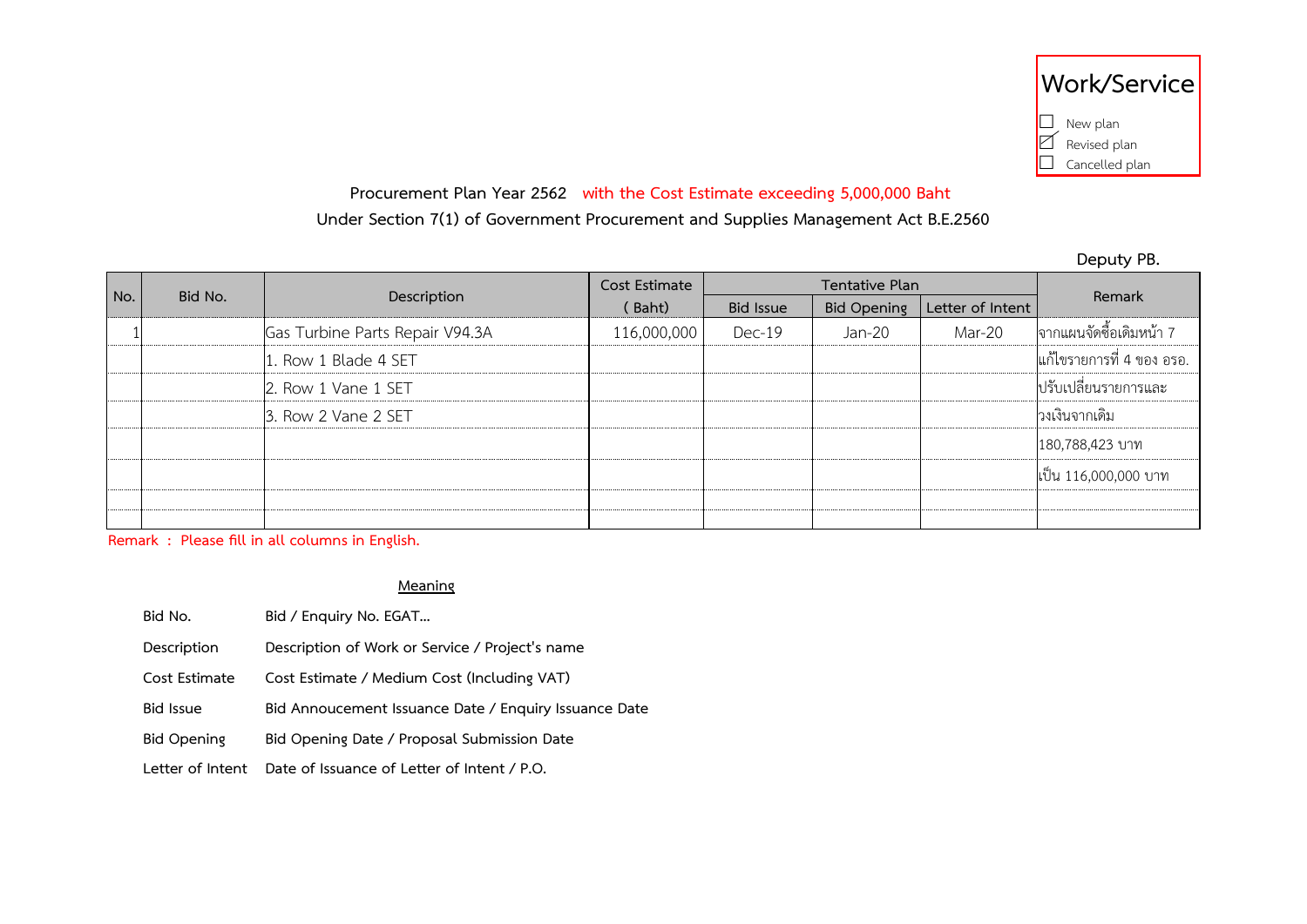### Work/Service

### Procurement Plan Year 2562 Under Section 7(1) of Government Procurement and Supplies Management Act B.E.2560

|     |                     |                                               |                        |                  |                    |                  | Deputy รวพ. |
|-----|---------------------|-----------------------------------------------|------------------------|------------------|--------------------|------------------|-------------|
|     | Bid No.             |                                               | <b>Estimated Price</b> |                  | Tentative Plan     |                  | Remark      |
| No. |                     | Description                                   | (Baht)                 | <b>Bid Issue</b> | <b>Bid Opening</b> | Letter of Intent |             |
|     | EGAT 6/2561-SRD-FPV | FLOATING SOLAR POWER PLANT FOR SIRINDHORN DAM | 2,025,290,000          | Jun-19           | Aug-19             | Jan-20           |             |
|     |                     | HYDRO FLOATING SOLAR HYBRID PILOT PROJECT     |                        |                  |                    |                  |             |
|     |                     |                                               |                        |                  |                    |                  |             |
|     |                     |                                               |                        |                  |                    |                  |             |
|     |                     |                                               |                        |                  |                    |                  |             |
|     |                     |                                               |                        |                  |                    |                  |             |
|     |                     |                                               |                        |                  |                    |                  |             |
|     |                     |                                               |                        |                  |                    |                  |             |
|     |                     |                                               |                        |                  |                    |                  |             |
|     |                     |                                               |                        |                  |                    |                  |             |
|     |                     |                                               |                        |                  |                    |                  |             |
|     |                     |                                               |                        |                  |                    |                  |             |

### ความหมาย

| Bid No.                | เลขที่งาน                         |  |  |  |  |
|------------------------|-----------------------------------|--|--|--|--|
| Description            | รายละเอียดงาน / ชื่อโครงการ       |  |  |  |  |
| <b>Estimated Price</b> | งบประมาณ / ราคากลาง (รวม VAT)     |  |  |  |  |
| <b>Bid Issue</b>       | วันที่สอบราคา / ประกาศประกวดราคา  |  |  |  |  |
| <b>Bid Opening</b>     | วันที่เปิดซองข้อเสนอ / ประกวดราคา |  |  |  |  |
| Letter of Inent        | วันที่ออกหนังสือสนองรับราคา       |  |  |  |  |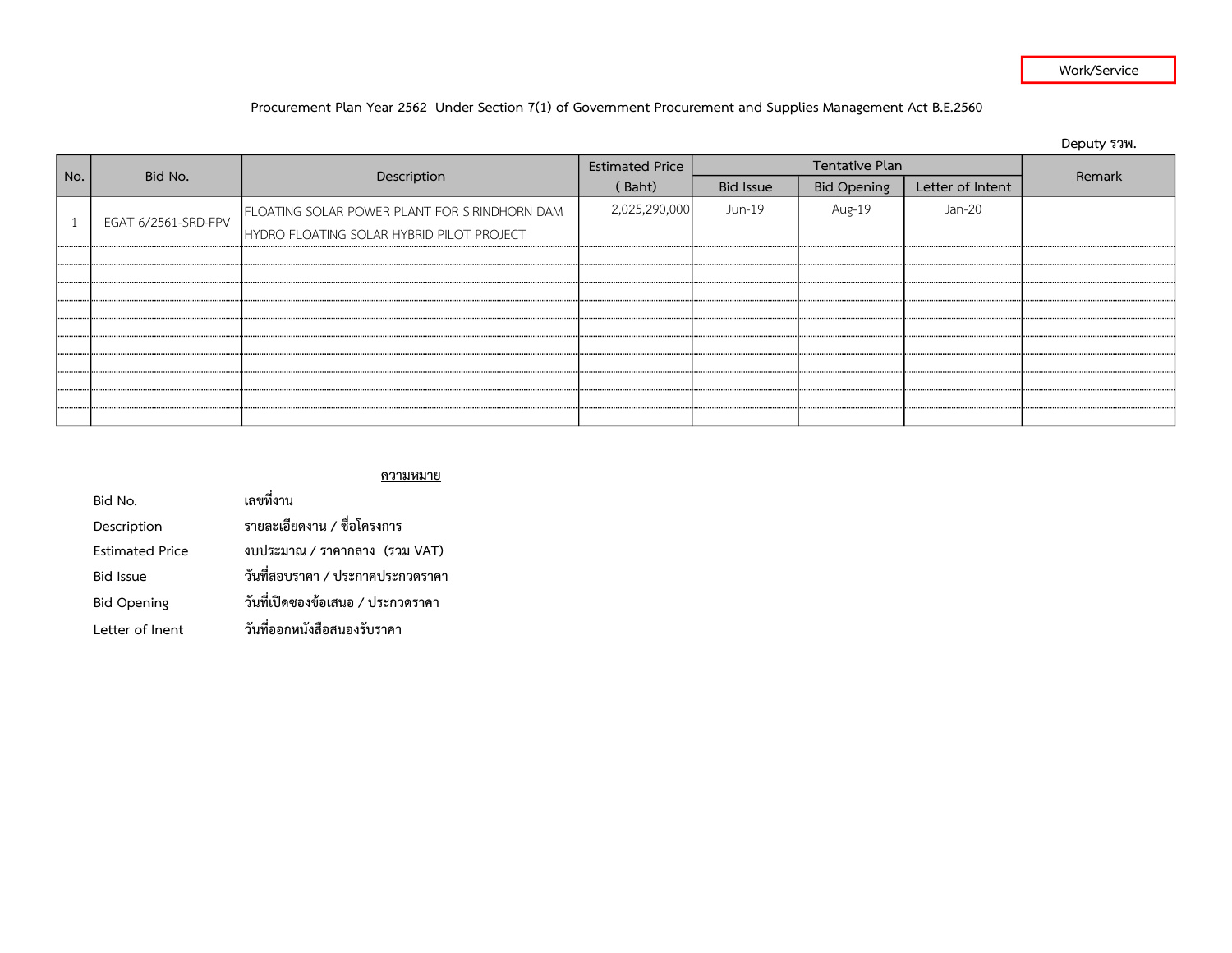**Work/Service**

 $\Box$  New plan

■ Revise plan

 $\Box$  Cancelled plan

### Procurement Plan Year 2562 with the Cost Estimate exceeding 5,000,000 Baht Under Section 7(1) of Government Procurement and Supplies Management Act B.E.2560

|                |                            |                                                                                                                                                                                                                                                                                                                                               |           |                |                  | รวส. 08 ธ.ค. 19       |                  |           |
|----------------|----------------------------|-----------------------------------------------------------------------------------------------------------------------------------------------------------------------------------------------------------------------------------------------------------------------------------------------------------------------------------------------|-----------|----------------|------------------|-----------------------|------------------|-----------|
| No.            | Bid No.                    | Description                                                                                                                                                                                                                                                                                                                                   | Estimate  | Pre-           |                  | <b>Tentative Plan</b> |                  | Remark    |
|                |                            |                                                                                                                                                                                                                                                                                                                                               | Cost (MB) | Qualification  | <b>Bid Issue</b> | <b>Bid Opening</b>    | Letter of Intent |           |
| $\mathbf{1}$   | TS12-L-13                  | Supply&Construction of T/L 230kV Khon Kaen 1-Khon Kaen3<br>Junction, Sectionalizing of 115kV Khon Kaen 1-Chum Phae to<br>Khon Kaen3 Substation, Sectionalizing of 115kV Khon Kaen 1 -<br>Khong to Ban Phai Substation, and Sectionalizing of 115kV<br>Ubolratana-Nam Phong 1 and 115 kV Ubolratana - Khon Kaen 1<br>to Nam Phong 2 Substation | 61.30     |                | Jan 19           | Mar 19                | Jul 19           | Sold      |
| $\overline{2}$ | LNKP-L-05                  | Supply and Construction of Transmission Line 230 kV Khon Kaen<br>4 Junction - Khon Kaen 3                                                                                                                                                                                                                                                     | 155.64    | $\blacksquare$ | Mar 19           | Jun 19                | <b>Nov 19</b>    | Sold      |
| 3              | TS12-L-18                  | Supply and Construction of Transmission Line 230 kV Kabin Buri<br>Watthana Nakorn                                                                                                                                                                                                                                                             | 284.30    |                | Mar 19           | Jun 19                | Nov 19           | Sold      |
| 4              | TS12-L-10                  | Supply and Construction of Transimission Lines 230 kV Ban Pong<br>2 - Kamphaeng Saen and Sectionalizing of 230 kV Tha Tako -<br>Nong Bua Rawe to Bung Sam Phan Substation                                                                                                                                                                     | 101.60    |                | Apr 19           | <b>Jul 19</b>         | Dec 19           | Sold      |
| 5              | TS12-L-20                  | Supply and Construction of Transmission Lines 230 kV Chon Buri<br>2 - Bo Win, and Sectionalizing of 230 kV Ao Phai - Phan Thong to<br>Chon Buri 2 Substation                                                                                                                                                                                  | 122.80    | $\blacksquare$ | Apr 19           | <b>Jul 19</b>         | <b>Nov 19</b>    | Sold      |
| 6              | <b>TILS-L-01</b>           | Supply and Construction of Transmission Lines 500 kV Surat<br>Thani 2 - Thung Song, 230 kV Krabi - Thung Song, and<br>230<br>kV Thung Song (500/230 kV) - Thung Song (230/115 kV)                                                                                                                                                             | 1.628.00  |                | Mar 19           | May 19                | Feb 20           | Sold      |
| $\overline{7}$ | TS12-L-21                  | Supply and Construction of Transmission Lines 230 kV Lamphun<br>3 - Chom Thong and Sectionalizing of 230 kV Mae Moh 3 -<br>Chiang Mai 3 to Lamphun 3 Substation                                                                                                                                                                               | 194.10    |                | Sep 19           | Dec 19                | May 20           | Sold      |
| 8              | IPP3-L-02                  | Supply and Construction of Transmission Line<br>500 kV Gulf PD Power Plant - Pluak Daeng                                                                                                                                                                                                                                                      | 142.00    |                | Oct 19           | Jan 20                | May 20           | Sold      |
| 9              | TS12-L-23                  | Supply and Construction of Transmission Lines 230 kV Bo Win -<br>Ban Bueng 2 and 115 kV Ban Bueng 2 - Ban Bueng                                                                                                                                                                                                                               | 326.00    |                | Oct 19           | Jan 20                | May 20           | Sold      |
| 10             | <b>TIPN-L-02</b>           | Supply and Construction of Transmission Lines 230 kV Lumphun<br>3 - Chiang Mai 2 Junction and 230 kV Lumphun 3 - Hang Chat                                                                                                                                                                                                                    | 206.40    | $\blacksquare$ | Dec 19           | Mar 20                | Aug 20           | Cancelled |
| 11             | RTS2-L-07                  | Supply and Construction of Transmission Line 115 kV Samut<br>Songkhram - Ratchaburi 1                                                                                                                                                                                                                                                         | 127.60    | ä,             | Sep 19           | Dec 19                | May 20           | Sold      |
| 12             | TIPN-L-02 and<br>TS12-L-26 | Supply and Construction of Transmission Lines 230 kV Lumphun<br>3 - Chiang Mai 2 Junction and 230 kV Lumphun 3 - Hang Chat<br>and Sectionalizing of 230 kV Mae Moh 4 - Lumphun 2 to<br>Lumphun 3 Substation                                                                                                                                   | 215.20    |                | Dec 19           | <b>Mar 20</b>         | Aug 20           |           |
| 13             | IPP3-L-04                  | Supply and Construction of Transmission Line<br>500 kV Pluak Daeng - Chachoengsao 2 (From km. 19 to<br>Chachoengsao 2)                                                                                                                                                                                                                        | 1,060.00  | ∕              | Dec 19           | Feb 20                | Sep 20           |           |

**Bid No. Bid / Enquiry No. EGAT…**

**Description Description of Work or Service / Project's Name**

**Estimated Price Cost Estimate / Medium Cost (Including VAT) Bid Issue Bid Annoucement Issuance Date / Enquiry Issuance Date Bid Opening Bid Opening Date / Proposal Submission Date Letter of Inent Date of Issuance of Letter of Intent / P.O.**

**Sold Bid has been sold. Plase check at website www.egat.co.th**

**Cancelled Bid has been cancelled.**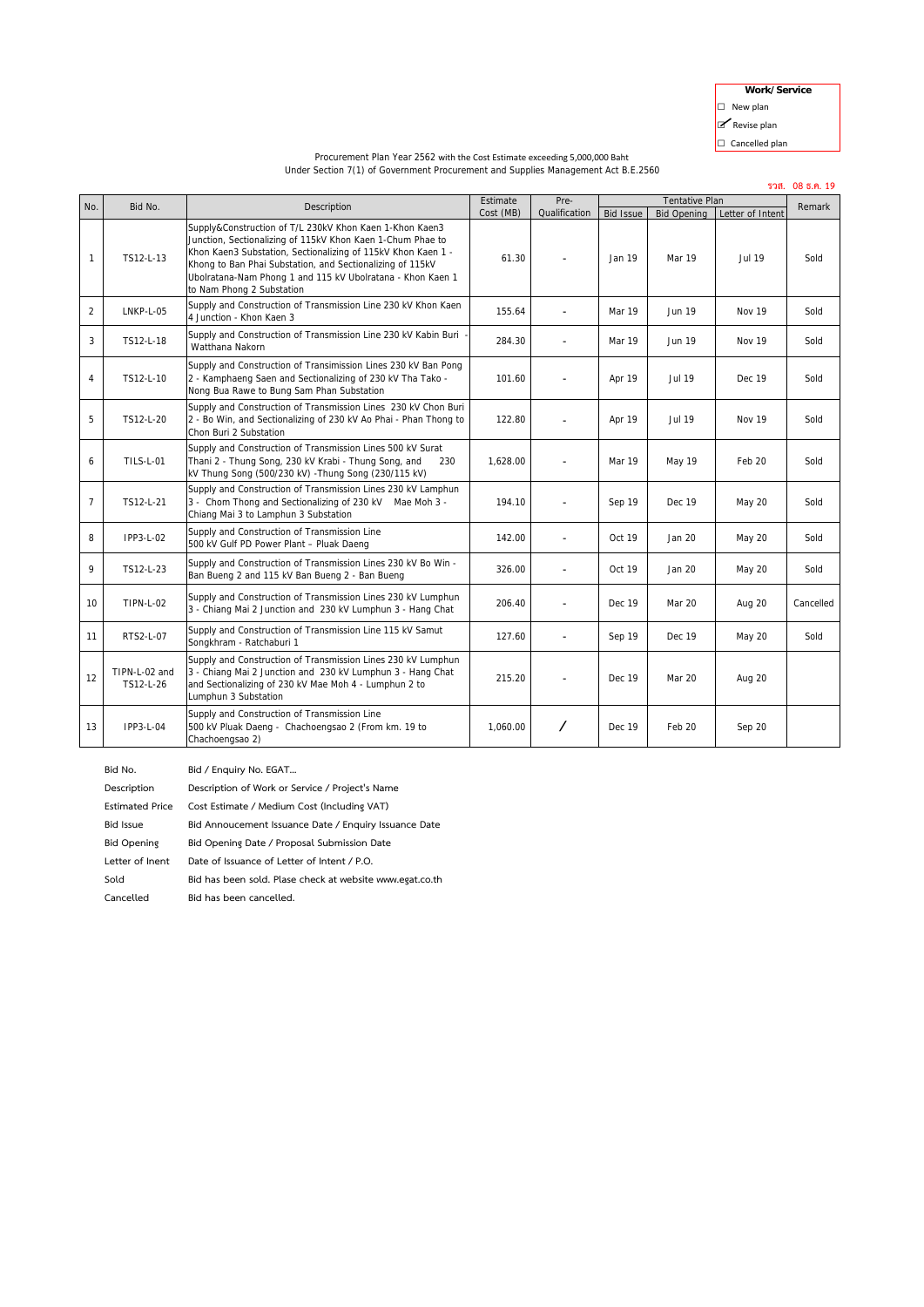| Work/Service   |
|----------------|
| New plan       |
| Revise plan    |
| Cancelled plan |
|                |

 $\vert$ o  $\Box$  $\Box$ 

|                | รวส. 08 ธ.ค. 19                   |                                                                                                                                                                                                                                                                   |                       |                     |                                                                                     |               |               |        |
|----------------|-----------------------------------|-------------------------------------------------------------------------------------------------------------------------------------------------------------------------------------------------------------------------------------------------------------------|-----------------------|---------------------|-------------------------------------------------------------------------------------|---------------|---------------|--------|
| No.            | Bid No.                           | Description                                                                                                                                                                                                                                                       | Estimate<br>Cost (MB) | Pre-<br>Qualificati | <b>Tentative Plan</b><br>Letter of Intent<br><b>Bid Issue</b><br><b>Bid Opening</b> |               |               | Remark |
| $\mathbf{1}$   | TS12-S-13                         | Supply and Construction of 230/115 kV Chon Buri<br>2 Substation, Expansion of 230 kV Bo Win<br>Substation, and Improvement of 230 kV Ao Phai<br>and 230 kV Phan Thong Substations                                                                                 | 785.00                |                     | Mar 19                                                                              | <b>Jun 19</b> | Feb 20        | Sold   |
| $\overline{2}$ | RTS2-S-24                         | Supply and Construction of 115 kV Udon Thani 2<br>Substation                                                                                                                                                                                                      | 224.00                |                     | <b>Jul 19</b>                                                                       | Oct 19        | Mar 20        | Sold   |
| 3              | RTS2-S-10                         | Supply and Construction of 115 kV Khon Kaen 1<br>Substation (GIS)                                                                                                                                                                                                 | 632.50                |                     | <b>Jul 19</b>                                                                       | Oct 19        | Mar 20        | Sold   |
| 4              | $T$ IWS-S-04 $(R)$                | Supply and Construction of 230 kV Static Var<br>Compensator at Khlong Ngae Substation                                                                                                                                                                             | 850.00                | $\blacksquare$      | <b>Jul 19</b>                                                                       | Oct 19        | <b>Jun 20</b> | Sold   |
| 5              | IPP3-S-02 and<br><b>TIPE-S-05</b> | Supply and Construction for Expansion of<br>500/230 kV Pluak Daeng Substation and<br>Improvement of 230 kV Rayong 2, 500 kV<br>Chachoengsao 2 and 230 kV Ban Khai Substations                                                                                     | 783.00                |                     | <b>Aug 19</b>                                                                       | Oct 19        | <b>Jul 20</b> | Sold   |
| 6              | TS12-S-21 and<br><b>TIPN-S-04</b> | Supply and Construction of 230/115 kV Lamphun<br>3 Substation (GIS), Expansion of 115 kV Chom<br>Thong Substation, and Improvement of 230 kV<br>Mae Moh 3, 230 kV Mae Moh 4, 230 kV Chiang<br>Mai 3, 230 kV Lamphun 2, and 115 kV Hang Chat<br><b>Substations</b> | 882.00                |                     | <b>Aug 19</b>                                                                       | Oct 19        | Jun 20        | Sold   |
| $\overline{7}$ | TS12-S-14                         | Supply and Construction of 230/115 kV<br>Watthana Nakhon Substation                                                                                                                                                                                               | 370.00                | ٠                   | <b>Aug 19</b>                                                                       | <b>Nov 19</b> | Apr 20        | Sold   |
| 8              | TS12-S-18                         | Supply and Construction for Expansion of<br>230/115 kV Nakhon Phanom Substation                                                                                                                                                                                   | 276.00                |                     | Oct 19                                                                              | Jan 20        | May 20        | Sold   |

Procurement Plan Year 2562 with the Cost Estimate exceeding 5,000,000 Baht Under Section 7(1) of Government Procurement and Supplies Management Act B.E.2560

**Bid No. Bid / Enquiry No. EGAT… Description Description of Work or Service / Project's Name Estimated Price Cost Estimate / Medium Cost (Including VAT) Bid Issue Bid Annoucement Issuance Date / Enquiry Issuance Date Bid Opening Bid Opening Date / Proposal Submission Date Letter of Inent Date of Issuance of Letter of Intent / P.O. Sold Bid has been sold. Plase check at website www.egat.co.th Cancelled Bid has been cancelled.**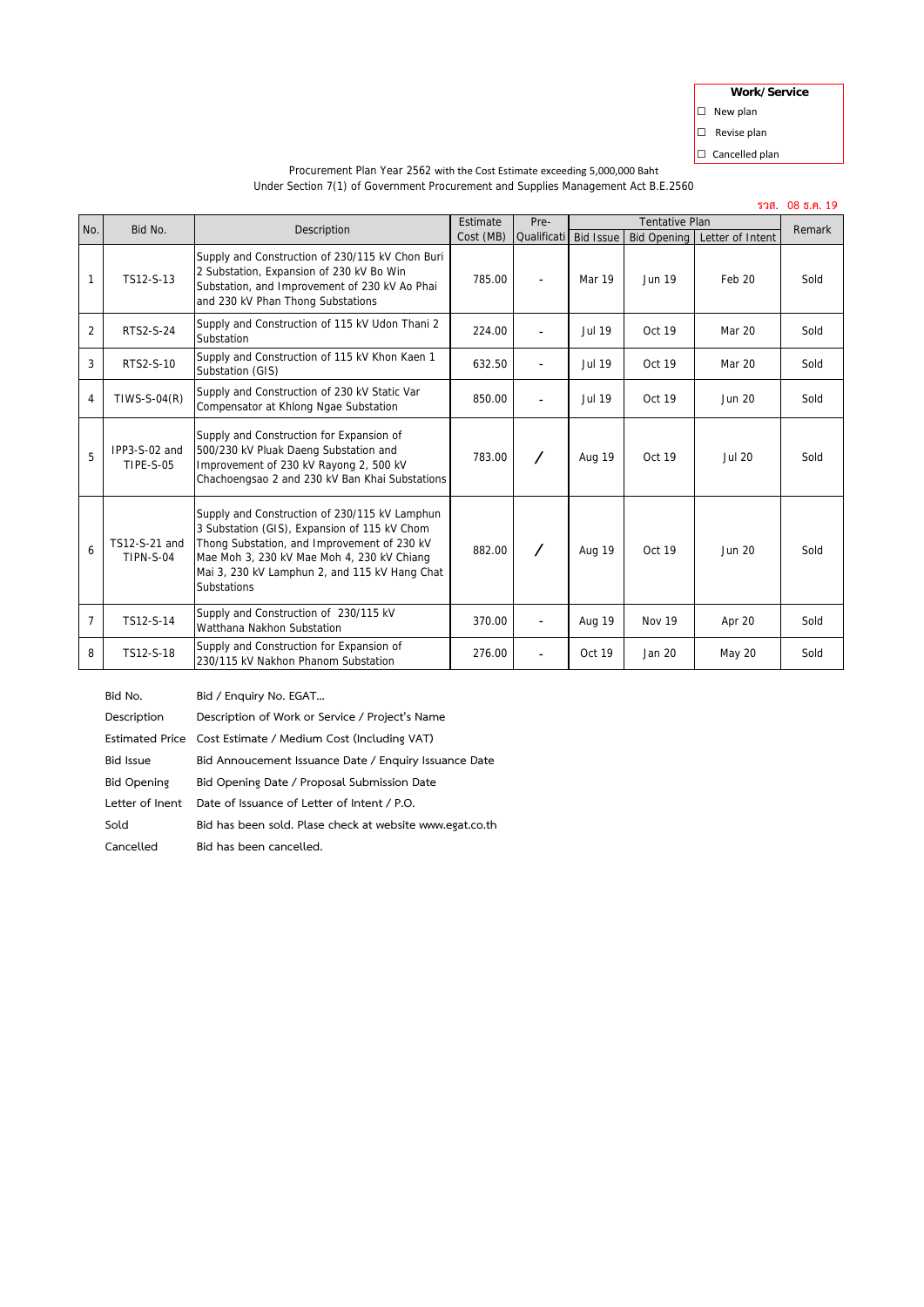

 $\n **W**$  New plan

 $\Box$  Revised plan  $\Box$  Cancelled plan

# Procureent Plan Year 2563 with the Cost Estinte exceeding 5 ,000,000 Baht<br>Ler Section 7(1) of Governent Procureent and Supplies Manageent Act B F.2560

**Under Section 7(1) of Governent Procureent and Supplies Manageent Act B** 

|                | DEPUTY GOVERNOR - TRANSMISSION SYSTEM |                                                                                                                                      |                |                  |                    |                  |       |
|----------------|---------------------------------------|--------------------------------------------------------------------------------------------------------------------------------------|----------------|------------------|--------------------|------------------|-------|
| No.            | Bid No.                               | Description                                                                                                                          | Cost Estiate   | Tentative Plan   |                    |                  | Reamk |
|                |                                       |                                                                                                                                      | (Million Baht) | <b>Bid Issue</b> | <b>Bid Opening</b> | Letter of Intent |       |
| $\mathbf{1}$   | TIPE-S-03 and TS12-S-04               | Supply and Construction of 500/230/115 kV Bang Laumg 2 Substation (GIS) and                                                          | 1.524.75       | Jan-20           | Apr-20             | <b>Dec-20</b>    |       |
|                |                                       | Supply of Control and Protection Equipent for 500 kV Pluak Daeng, 230 kV<br>Rayong 2 and 115 kV Chonlihien Substations               |                |                  |                    |                  |       |
| $\overline{2}$ | TS12-S-17                             | Supply and Construction of 230/115 kV Ban Bueng 2 Substation (GIS), Expansion                                                        | 832.46         | $lan-20$         | Mar-20             | Nov-20           |       |
|                |                                       | of 115 kV Ban Bueng Substation, and Supply of Control and Protection                                                                 |                |                  |                    |                  |       |
|                |                                       | Equipent for 230 kV Bo W Substation                                                                                                  |                |                  |                    |                  |       |
| $\mathbf{3}$   | TIEC-L-03⊥                            | Supply and Construction of Transission Lines 500  KV Tha Tako - SarKhok and                                                          | 2,434.25       | Feb-20           | May-20             | Feb-21           |       |
|                |                                       | Sectionalizing of 500 kV Sai Noi - Chaeng Wtthana to SarKhok Substation                                                              |                |                  |                    |                  |       |
|                |                                       |                                                                                                                                      |                |                  |                    |                  |       |
| $\Delta$       | TS12-S-22                             | Supply and Construction of 230/115 kV Rayong 4 Substation (GIS), Expansion of                                                        | 1.364.25       | Feb-20           | Oct-20             | Dec-20           |       |
|                |                                       | 230 kV Rayong 2 Substation, and Iproveent of 115<br>kV Rayong 3 and Sattahip                                                         |                |                  |                    |                  |       |
|                |                                       | 1 Substations                                                                                                                        |                |                  |                    |                  |       |
| 5              | <b>TILS-S-02</b>                      | Supply and Construction of 500/230 kV Songkhla 3 Substation (GIS) and                                                                | 1,331.08       | Feb-20           | May-20             | $Jan-21$         |       |
|                |                                       | Iproveent of 230<br>kV Hat Yai 2 and 230 kV Khlong Ngae Substations                                                                  |                |                  |                    |                  |       |
| 6              | TILS-L-06                             | Supply and Construction of Transission Lines 500 KV                                                                                  | 1,242.27       | Feb-20           | May-20             | $Jan-21$         |       |
|                |                                       | Thung Song - Songkhla 3 (Frorkm . 105 - Songkhla 3) and Sectionalizing of 230<br>kV Hat Yai 2 - Khlong Ngae to Songkhla 3 Substation |                |                  |                    |                  |       |
| $\overline{7}$ | <b>TILS-L-02</b>                      |                                                                                                                                      | 1,235.85       | Feb-20           |                    | $Jan-21$         |       |
|                |                                       | Supply and Construction of Transission Line 500 KV<br>Thung Song - Songkhla 3 (FronThung Song to km . 105)                           |                |                  | May-20             |                  |       |
| 8              | RLP1-L-03                             | Supply and Construction of Transission Line 230  KV Khlong Dan - Bang Phli and                                                       | 419.44         | Feb-20           | May-20             | Oct-20           |       |
|                |                                       | Bang Pakong - Khlong Dan                                                                                                             |                |                  |                    |                  |       |
| 9              | TS12-L-11                             | Supply and Construction of Transiission Line 230 KV Phayao - Chiang Rai                                                              | 347.11         | Mar-20           | Jun-20             | Oct-20           |       |
| 10             | TIPE-L-04                             | Supply and Construction of Transission Lines 230  KV Rayong 2 - Bang Laumg 2                                                         | 347.00         | Apr-20           | <b>Jul-20</b>      | Dec-20           |       |
|                |                                       | Junction, 230 kV Ao Phai - Bo W , and 230 kV Bang Laumg 2 Junction - Bang                                                            |                |                  |                    |                  |       |
|                |                                       | $Lamq$ 2                                                                                                                             |                |                  |                    |                  |       |
| 11             | TIPE-L-03                             | Supply and Construction of Transission Line 500 KV Bang Laumg 2 - Pluak                                                              | 346.25         | Apr-20           | <b>Jul-20</b>      | Dec-20           |       |
|                |                                       | Daeng                                                                                                                                |                |                  |                    |                  |       |
|                | 12 TIEC-S-03 and TS12-S-20            | Supply and Construction of 500/230/115 kV SarKhok Substation ( GIS) and                                                              | 2,009.03       | Jun-20           | Sep-20             | Jun-21           |       |
|                |                                       | Iproveent of 500<br>kV Sai Noi (GIS), 500 kV Chaeng Wthana (GIS),<br>230 kV Rangsit and 230 kV Nava Nakhon Substations               |                |                  |                    |                  |       |
|                |                                       |                                                                                                                                      |                |                  |                    |                  |       |
| 13             | TISHL-04                              | Supply and Construction of Transission Line 500   KV Bang Saphan 2 -                                                                 | 1,821.03       | <b>Jul-20</b>    | Oct-20             | $Jun-21$         |       |
|                |                                       | Surat Thani 2 (FrorBang Saphan 2 to KM.155)                                                                                          |                |                  |                    |                  |       |
|                | 14 IPP3-L-03                          | Supply and Construction of Transission Line                                                                                          | 214.00         | Jun-20           | Sep-20             | Feb-21           |       |
|                |                                       | 500 kV Pluak Daeng - Chachoengsao 2 (FrorPluak Daeng to km . 19)                                                                     |                |                  |                    |                  |       |
| 15             | TISHL-11                              | Supply and Construction of Transission Line 500   KV Bang Saphan 2 -                                                                 | 1,386.33       | <b>Jul-20</b>    | Oct-20             | $Jun-21$         |       |
|                |                                       | Surat Thani 2 (FrorKM .155 to Surat Thani 2)                                                                                         |                |                  |                    |                  |       |
|                | 16 TIPE-L-05                          | Supply and Construction of Transission Line 230  KV Ban Khai Junction - Pluak                                                        | 282.48         | Aug-20           | <b>Nov-20</b>      | Apr-21           |       |
|                |                                       | Daeng                                                                                                                                |                |                  |                    |                  |       |
| 17             | TS12-L-24                             | Supply and Construction of Transission Line 230 KV Bang Laung 2 - Chom                                                               | 139.96         | Oct-20           | $Jan-21$           | $Jun-21$         |       |
|                |                                       | Tien                                                                                                                                 |                |                  |                    |                  |       |

**Remark** : Please fill in all colums in English .

 **: The incoplete procuremts in year 2019** are not included.

**Meaning**

| Bid No.            | Bid / Enquiry No. EGAT                               |
|--------------------|------------------------------------------------------|
| Description        | Description of Work or Service / Project's nam       |
| Cost Estiate       | Cost Estiate / Mediuriost (Including VAT)            |
| <b>Bid Issue</b>   | Bid Annouceent Issuance Date / Enquiry Issuance Date |
| <b>Bid Opening</b> | Bid Opening Date / Proposal Subission Date           |
| Letter of Intent   | Date of Issuance of Letter of Intent / P.O.          |